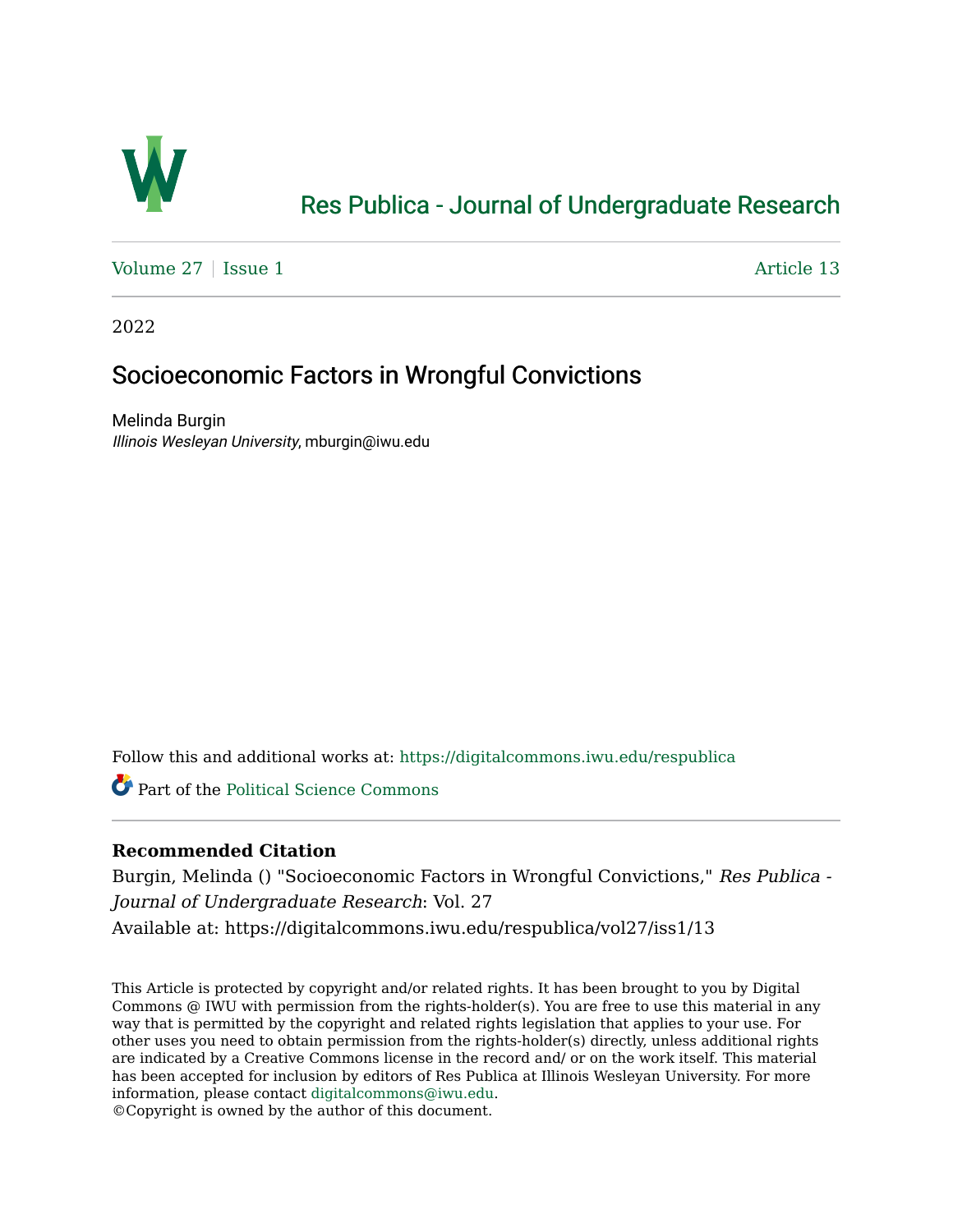## Socioeconomic Factors in Wrongful Convictions

### **Abstract**

Wrongful convictions once thought of as a rarity barely worth investigating, have been a far more prevalent issue than previously believed. According to recent research, the overall wrongful conviction rate is around six percent in the United States and, based on data specific to certain crimes, can be even higher. (Loeffler et al., 2018). High-profile cases such as the Central Park Five have allowed the issue to gain traction and credibility in the eyes of the public. Many organizations, such as the Innocence Project and the Exoneration Project, are working to free victims of these injustices. However, the question remains: How, in a country with a justice system that supposedly assumes innocence until guilt is proven, can these mistakes still occur? The explanation lies in deeply rooted problems within the justice system itself, including a systemic bias against those of a lower socioeconomic status. Bias on the part of the prosecution and a lack of access to quality representation and education on the part of the defendants causes those from underprivileged backgrounds to be at a far higher risk of wrongful conviction. This, in turn, contributes to the cycle of poverty in America, and one wrongful conviction case can impact the prospects of generations to come.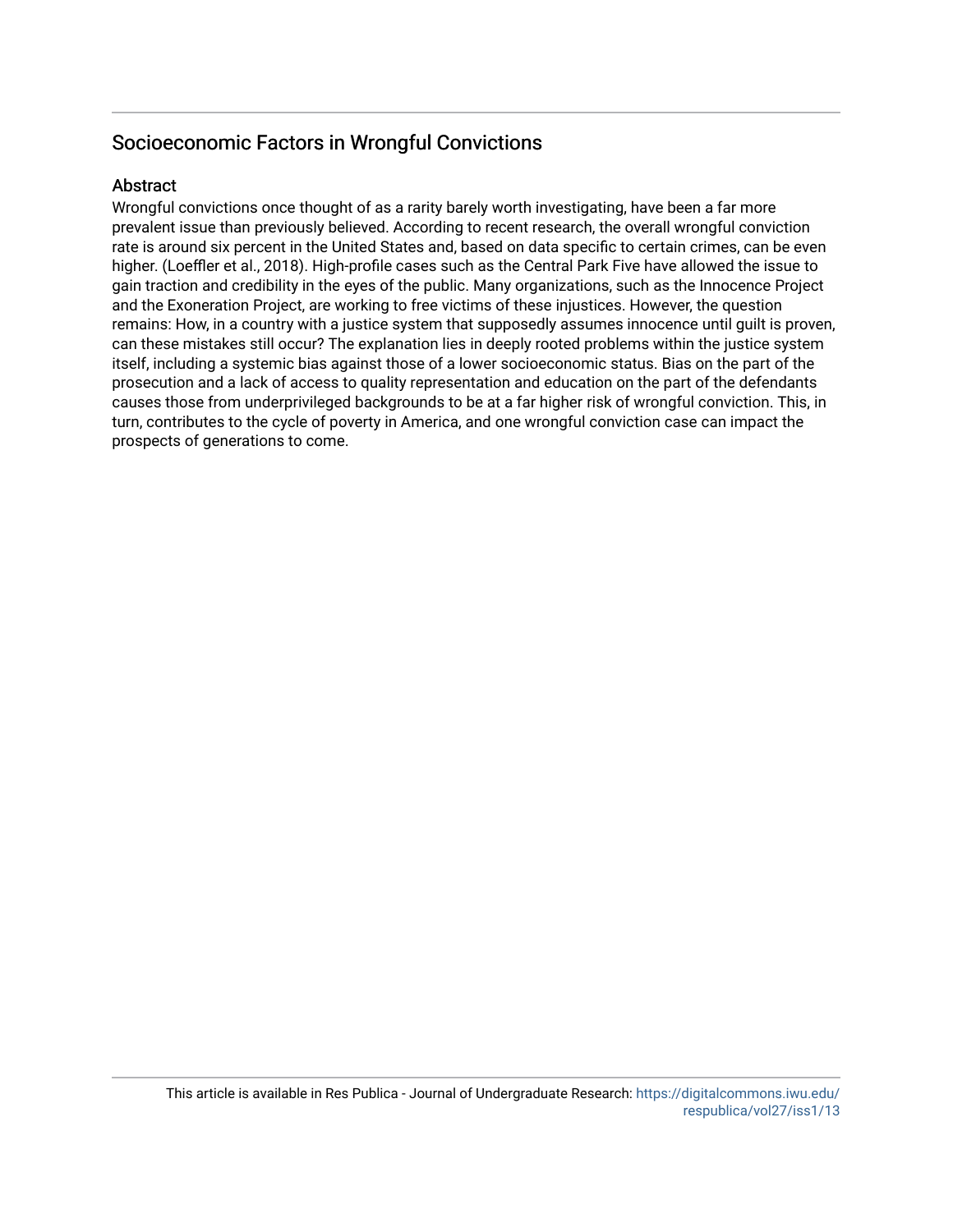#### **Socioeconomic Factors in Wrongful Convictions**

### Melinda Burgin

Wrongful convictions once thought of as a rarity barely worth investigating, have been a far more prevalent issue than previously believed. According to recent research, the overall wrongful conviction rate is around six percent in the United States and, based on data specific to certain crimes, can be even higher. (Loeffler et al., 2018). High-profile cases such as the Central Park Five have allowed the issue to gain traction and credibility in the eyes of the public. Many organizations, such as the Innocence Project and the Exoneration Project, are working to free victims of these injustices. However, the question remains: How, in a country with a justice system that supposedly assumes innocence until guilt is proven, can these mistakes still occur? The explanation lies in deeply rooted problems within the justice system itself, including a systemic bias against those of a lower socioeconomic status. Bias on the part of the prosecution and a lack of access to quality representation and education on the part of the defendants causes those from underprivileged backgrounds to be at a far higher risk of wrongful conviction. This, in turn, contributes to the cycle of poverty in America, and one wrongful conviction case can impact the prospects of generations to come.

Understanding the issue of wrongful convictions as systemic rather than as a collection of flukes or mistakes is key to solving the problem. One of the most prevalent systemic factors is a prosecution biased against the accused. This bias leads to viewing them collectively and often subconsciously as an "other". As James M. Doyle, a legal expert specializing in eyewitness testimony and wrongful convictions, explains, the response to wrongful convictions often focuses on finding the one mistake and person responsible for the injustice and punishing them for their actions (Doyle, 2016). While enforcing accountability on an individual level can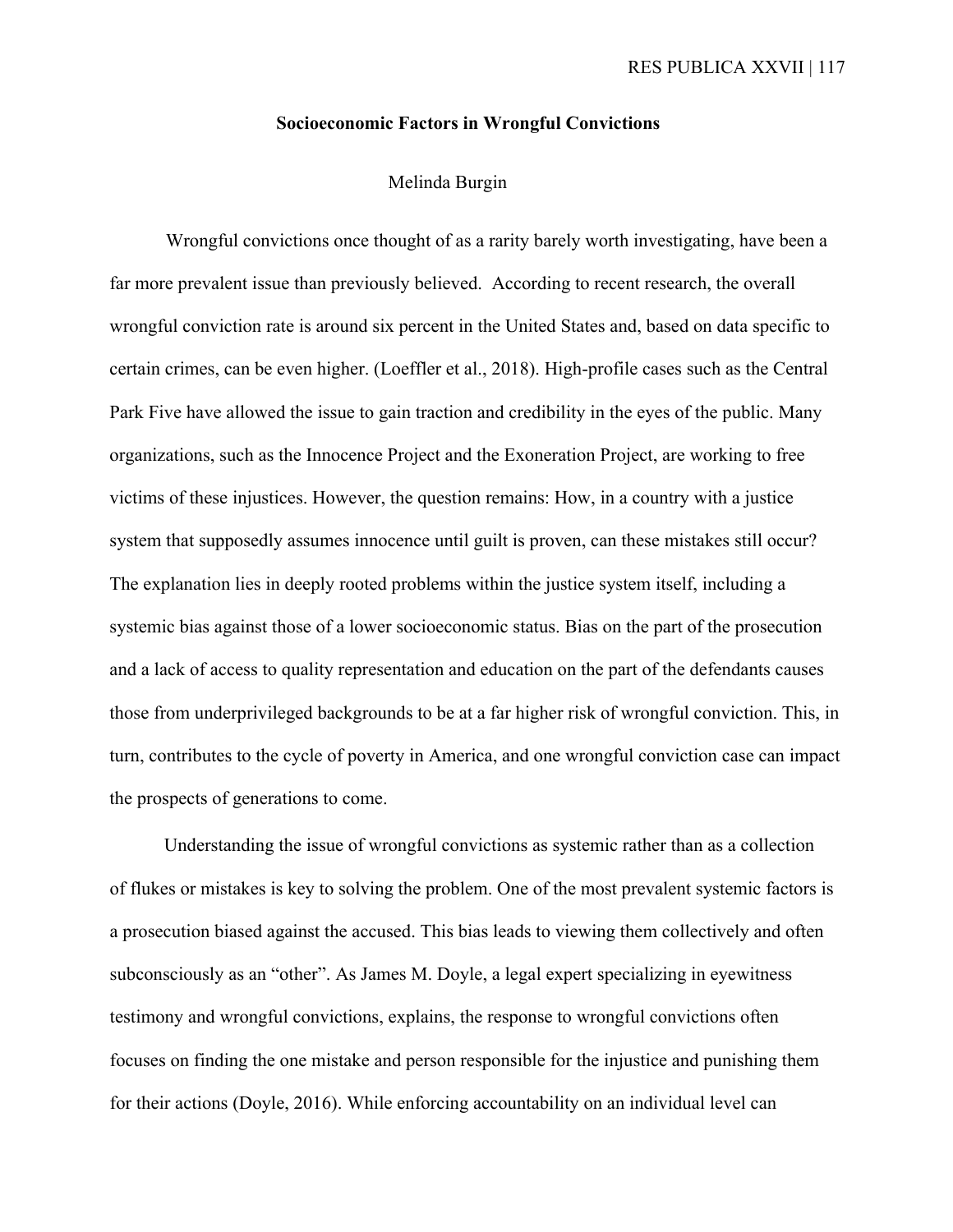certainly incentivize prosecutors to behave scrupulously, it is not enough to address the full scope of this problem. Doyle draws an analogy between George Orwell's account of an incident during his time as an officer of the British empire in India and the current situation faced by prosecutors in the American justice system. In the account, Orwell makes a mistake: He shot an elephant in the face of a crisis because of the social pressure he felt to take action. The expectations of Orwell's often publicly shamed role of a white "sahib" combined with the pressure he felt from those reporting a crisis caused him to feel that he must *do something*. One may think of prosecutors in the same context: Once a tragedy occurs, it is their job to take some concrete action, and quickly, before the public decries them as ineffective.

Similar to the officers of the British empire, prosecutors are an overwhelmingly privileged class with a strict social code and culture and defendants of a class easy to label as an "other" and look down on often surround them. Not only is the office culture rife with pressure to come up with a conviction at all costs, prosecutors most often face defendants from underprivileged backgrounds. At least 80% of criminal defendants are indigent, and racial and ethnic minorities are overrepresented ( Zoukis, 2018). These statistics can easily lead prosecutors, who are overwhelmingly white and middle class, to develop biases towards defendants, assuming that those from a less privileged background are a "guiltier" class overall (Zippia, 2021). Their assumptions, while they can be subconscious, provide mental shortcuts for prosecutors in each decision, allowing them to reach their goal of a conviction easily. The odds are stacked against less privileged defendants on the defense side as well. As guaranteed in the Sixth Amendment to the Constitution and held up by subsequent Supreme Court decisions, every citizen has the right to counsel. However, the counsel provided is severely unequal to what is accessible to those paying for their attorney. Approximately 70% of those wrongfully convicted were represented by a public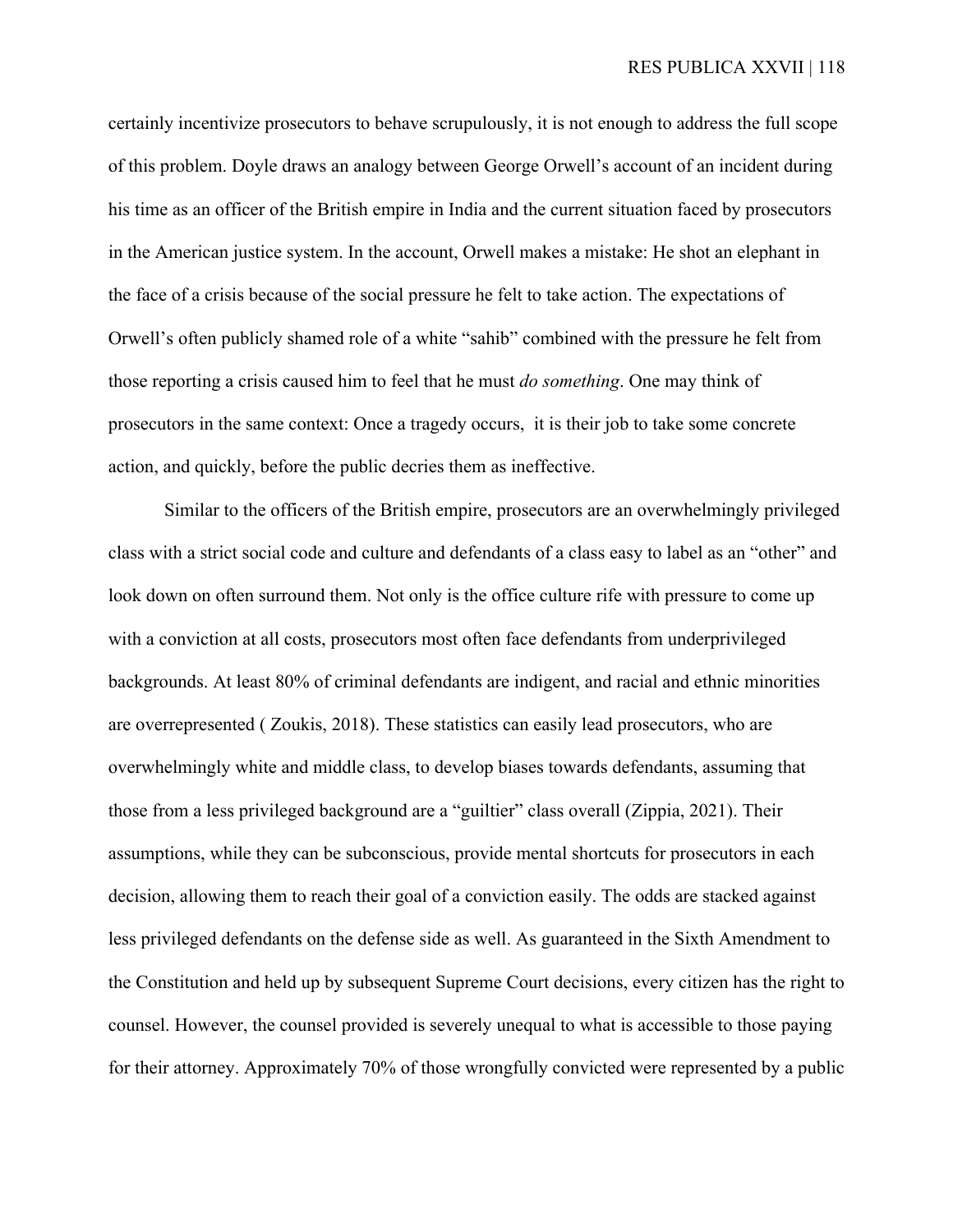defender, and "in an increasingly overburdened criminal justice system, public defenders often lack the time, money, and information needed to 'zealously' advocate on behalf of their clients" ( Yaroshefsky & Schaefer, 2014, p.3). The counsel is always technically there, but is frequently insufficient to build an effective case. States are often highly motivated by budget concerns and the prospect of speedy plea deals to underpay and overwork public defenders, leading many skilled and ambitious attorneys to find work in private practice instead (Yaroshefsky & Schaefer, 2014)

A defendant can appeal based on inadequate counsel during their case. However, the standards for the original decision to be reversed and a new trial granted are often impossibly high. As the Supreme Court case, *Strickland vs. Washington* (1984) established, a defendant must prove that the outcome of the case was "prejudiced" by the attorney's inadequacy. In other words, the case's outcome would have to be proven to be likely to be different with better representation. This is often nearly impossible to do when the case has already been made to look weak by poor lawyering and when the defendant is still likely unable to afford qualified counsel. If the public counsel system is not improved, underprivileged defendants will continue to enter the system at a disadvantage.

Yet another systemic factor working against underprivileged innocent defendants is a lack of education regarding the justice system, causing them to be especially vulnerable to predatory interrogation techniques and even making false confessions. Police interrogations are already a dangerous place for the accused. The Supreme Court described the process as "inherently coercive" in the case of Miranda vs. Arizona (1966). Even the average middle-class American citizen is unlikely to be fully aware of their legal rights, such as the right to stop an interrogation or request a lawyer at any time, even if one has already waived their rights. Normally, lack of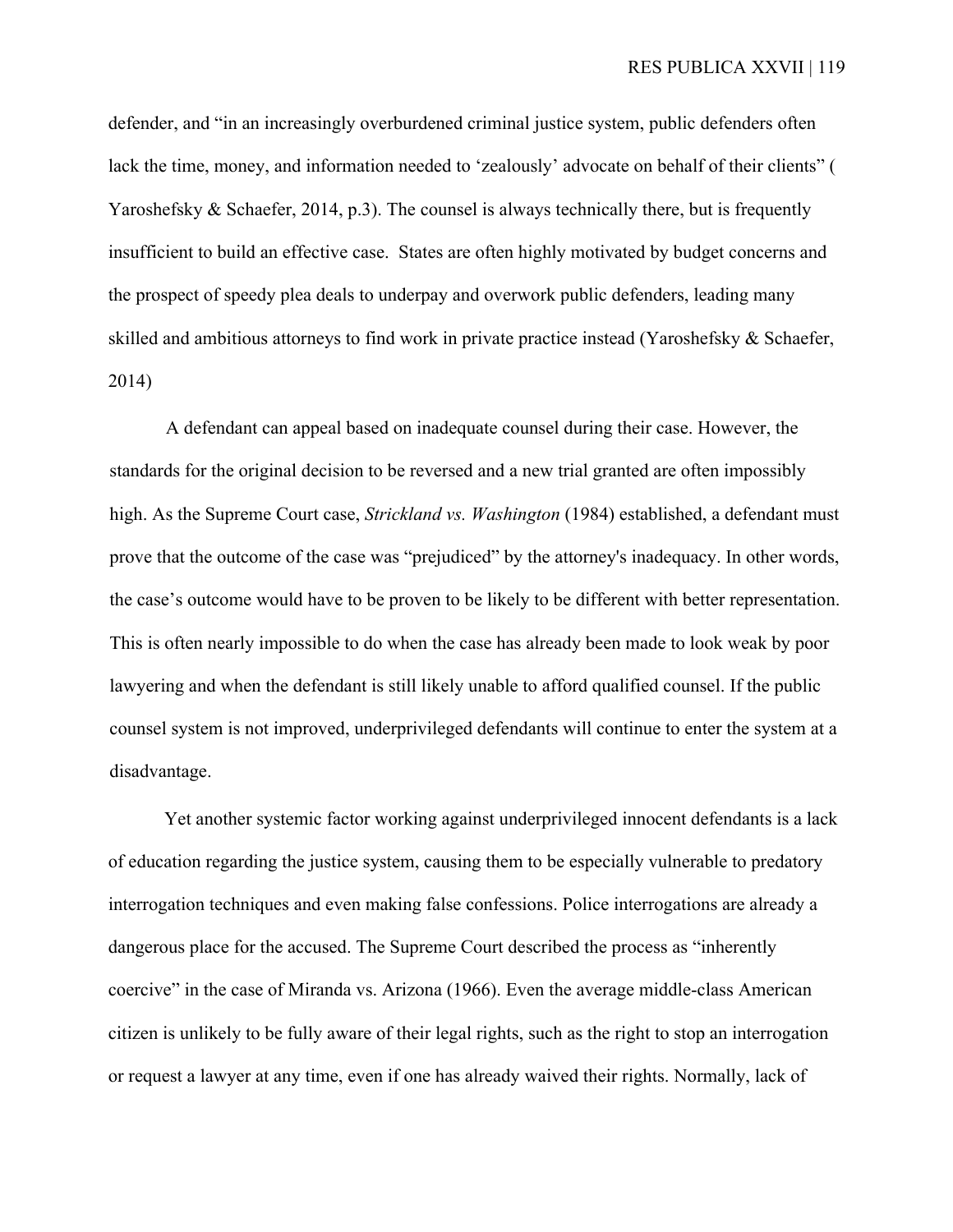knowledge can be exacerbated by poverty, as the underprivileged are less likely to have completed even a high school education (DoSomething.org, 2011). This factor can severely harm defendants, as unawareness about the justice system connects to many leading factors in false confessions. One main cause of false confessions is coercive police tactics during interrogation, including depriving a suspect of basic needs such as food or sleep until they eventually "confess" to escape the interrogation. Someone without knowledge of their rights will not realize that they can remove themselves from that situation before it reaches that point. Officers can also attempt to deceive suspects into tricking them into confessing, including false promises of leniency. Suspects can be assumed to be less likely to believe statements incongruous with the true workings of a trial if they fully understand the system. Those with intellectual and developmental disabilities are also proven to be far more likely to falsely confess to a crime than those without these disabilities (Schatz, 2018). Developmental disabilities are 1.3 times more likely to occur in someone who grew up in poverty. This connection accounts for some of the unique vulnerability of the poor in the justice system (DoSomething.org, 2011).

The disproportionate prevalence of wrongful convictions among the underprivileged does not only affect individuals, and the effects are not limited to the time of wrongful incarceration. According to recent research on what happens after an exoneration is won, a heavy stigma still exists for the formerly incarcerated, even those who are exonerated by solid DNA evidence. Many exonerated individuals report being harassed and shunned with such severity that it impacts their mental health and ability to find work. Case studies have also revealed that exonerated individuals who have spent a significant amount of time incarcerated are likely to experience PTSD and difficulty readjusting to life on the outside. They often lack modern practical life skills such as technical competence and dealing with today's job market. These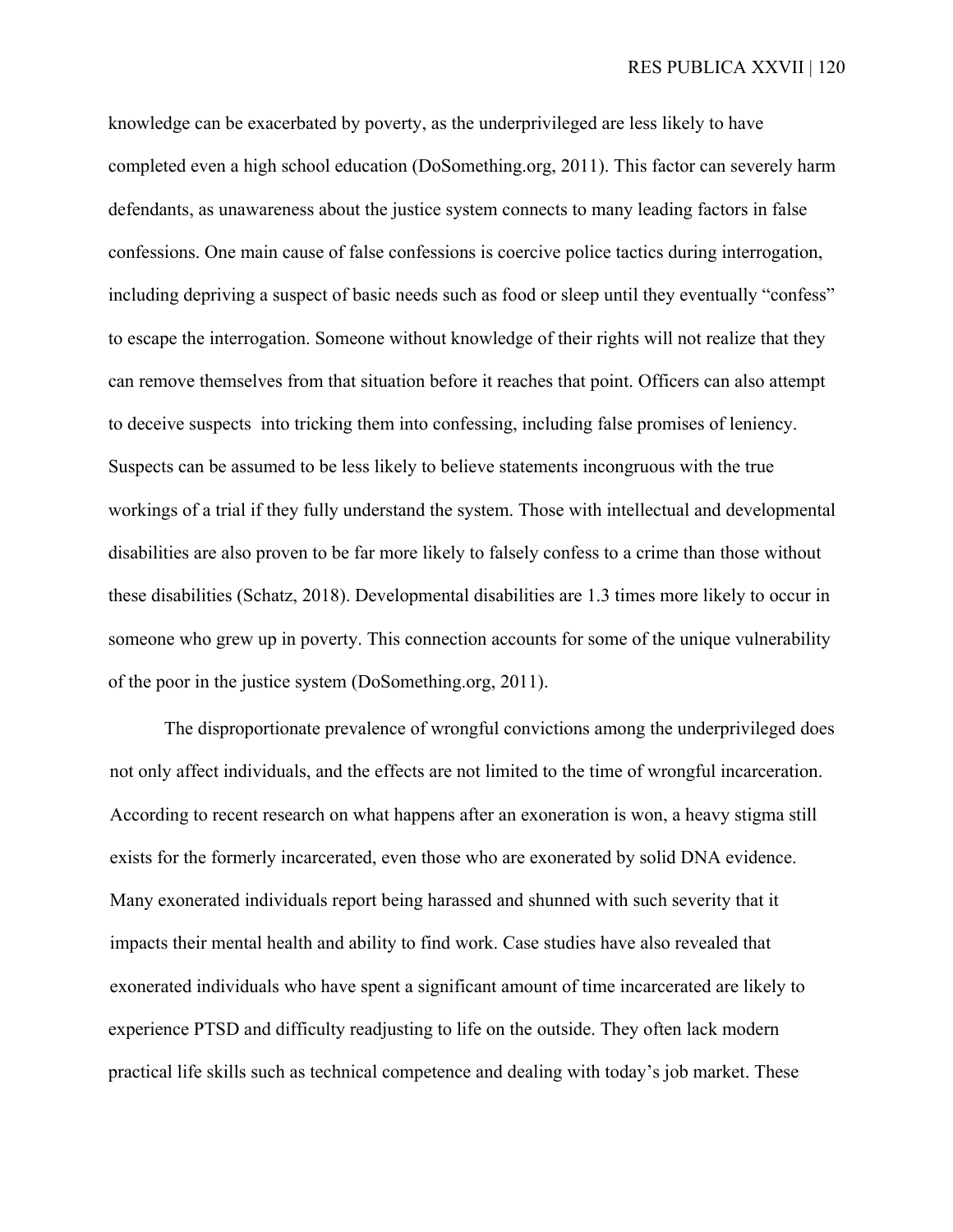circumstances can trap the wrongfully convicted into poverty even if they did not begin in those circumstances (Thompson, 2012). If exonerated individuals went into prison underprivileged, their situation upon leaving prison can be nearly impossible to recover from. Approximately 55% of wrongfully convicted people have not been compensated at all for the injustice they endured (*25,000 years - law.umich.edu* 2021). Without this compensation, those who entered prison impoverished and frequently without the education required for most jobs will have a very difficult time breaking out of poverty. This issue creates a cycle of poverty. The underprivileged are at a higher risk of wrongful conviction, and those who are not compensated for their tribulations are at a higher risk of poverty.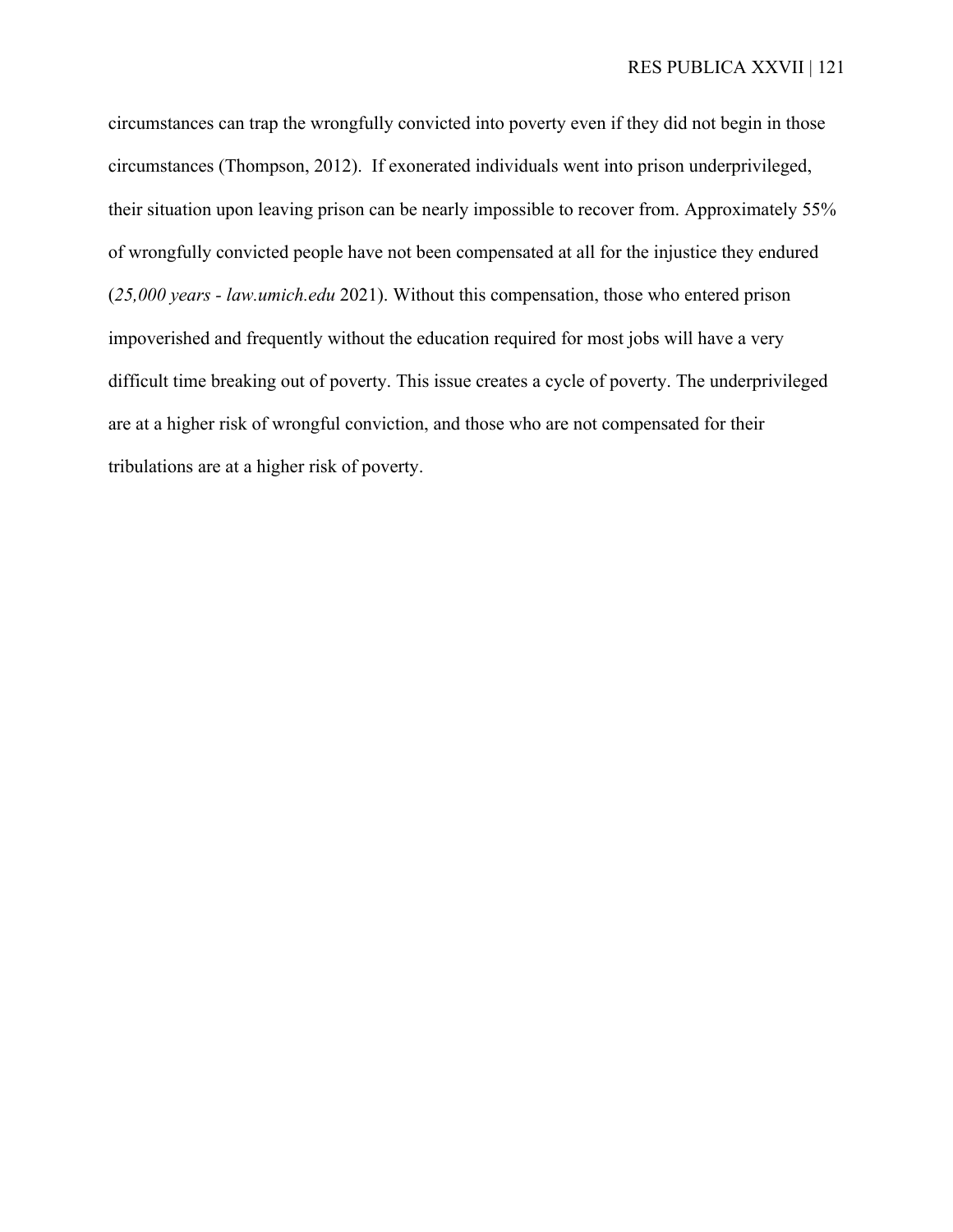#### **References**

*11 facts about education and poverty in America*. DoSomething.org. (2011). Retrieved December 2, 2021, from

https://www.dosomething.org/us/facts/11-facts-about-education-and-poverty-america#fn8. *25,000 years - law.umich.edu*. (2021). Retrieved December 2, 2021, from

https://www.law.umich.edu/special/exoneration/Documents/25000%20Years.pdf.

Albany Law School. (2012). *Thompson 5/30/2012 PM - albany law review*. Retrieved December 8, 2021, from

http://www.albanylawreview.org/Articles/Vol75\_3/75.3.0006%20Thompson.pdf.

*Course hero*. [Solved]

- https://scholarlycommons.law.hofstra.edu/cgi/viewcontent.cgi?article=1239 & context=faculty scholarship 1. What is the main argument of the Kri…  $\vert$  Course Hero. (n.d.). Retrieved December 2, 2021, from htttps:/?www.coursehero.com/tutors-problems/F forensic-Science/32643972-httpsscholarlycommonslawofstraeducgiviewcontentcgiarticl/.
- C. Z. published in C. L. N. A. (2018, March 16). Indigent Defense in America: An Affront to Justice | Criminal Legal News. Retrieved December 2, 2021, from https://www.criminallegalnews.org/news/2018/mar/16/indigent-defense-america-affront-ju stice/.
- Doyle, J. M. (2016). *Orwell's elephant and the etiology of wrongful convictions*. Retrieved December 8, 2021, from http://www.albanylawreview.org/Articles/vol79\_3/895%20Doyle%20PRODUCTION.pdf.

Loeffler, C. E., Hyatt, J., & Ridgeway, G. (2018, April 6). *Measuring self-reported wrongful convictions among prisoners*. Journal of Quantitative Criminology. Retrieved December 2, 2021, from

https://link.springer.com/article/10.1007/s10940-018-9381-1?wt\_mc=Internal.Event.1.SE M.ArticleAuthorOnlineFirst.

- *Prosecutor demographics and statistics in the US - zippia*. (2021). Retrieved December 2, 2021, from https://www.zippia.com/prosecutor-jobs/demographics/.
- Schatz, S. J. (2018, February). *Samson J. Schatz, J.D. - Stanford Law School*. Retrieved December 2, 2021, from